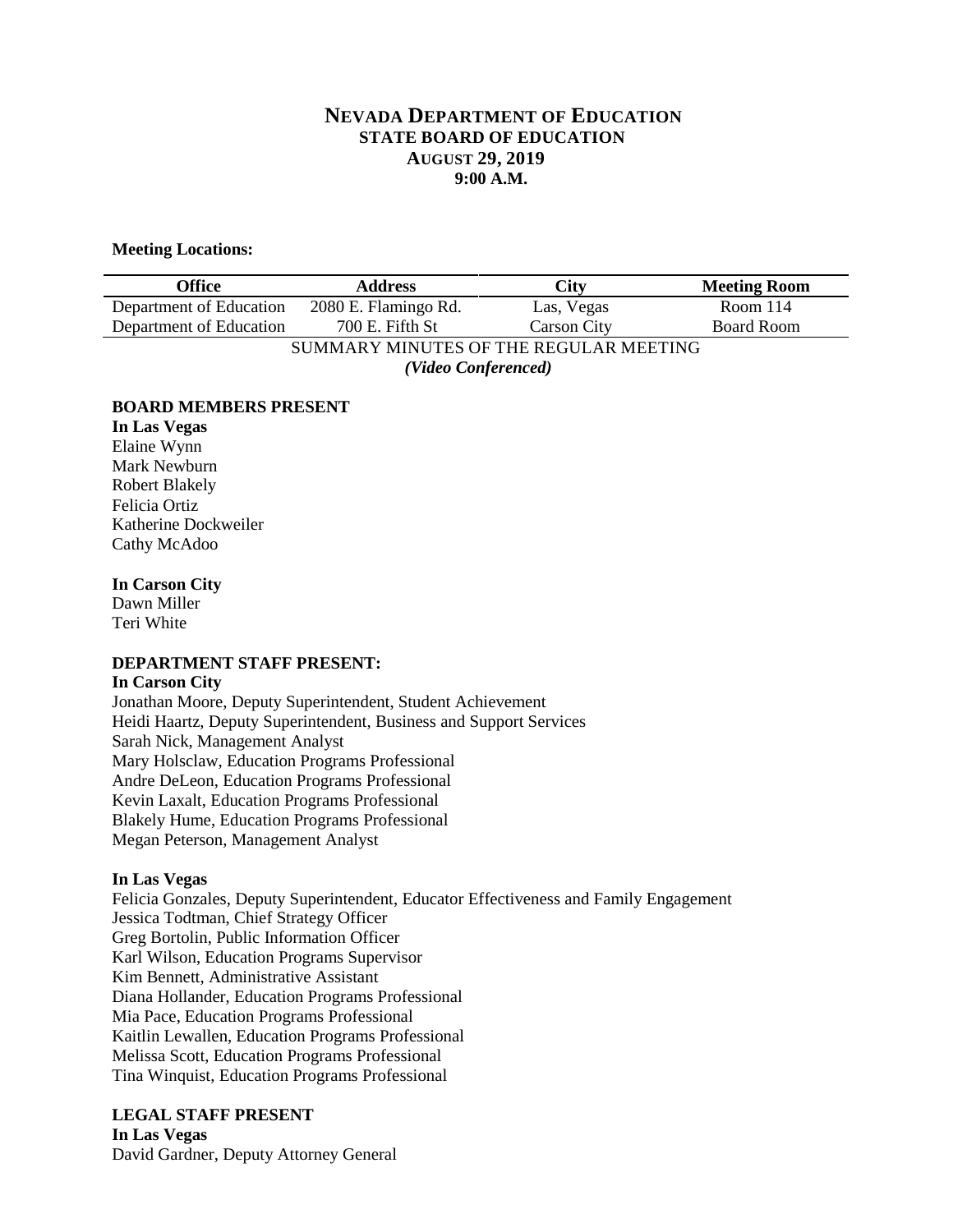Nevada Department of Education State Board of Education August 29, 2019

**In Carson City** Greg Ott

# **AUDIENCE IN ATTENDANCE**:

#### **In Carson City**

Nancy Richards, Public Sara Cummings, NWRPRP Jimmy Lau, Ferrari Public Affairs Janeen Kelly, Washoe County School District Bryn Lapenta, Washoe County School District Susan Keema, Nevada Association of School Superintendents Jordan Hosmer, Governor's Office Kate Schumm, Washoe County School District Kimm Rombardo, NWEA Lindsay Anderson, Washoe County School District Nikki Bailey Lundahl, Crowley & Ferrato

#### **In Las Vegas**

Tracy Spies, UNLV Shirin Adibifar, UNLV Zane Grey, Sierra Nevada College Monte Bay, National University Kim Metcalf, UNLV Alexander Marks, NSEA Sharilyn Durudole, English Mastery Council Kelisha Everage, Public Dana Everage, Public Cheryl Everage, Public Chris Day, NSEA Bill Garis, CCASAPE Leonardo Benarites, CCSD Patricia Huddal Meredith Smith, Nevada Succeeds Dale Norton, Nye County School District Rebecca Feiden, State Public Charter School Authority

## **Call to Order**

The meeting was called to order at 9:03 a.m..

## **Public Comment**

Cheryl Everage, parent, commented on the character of her daughter, Kelisha Everage. Mrs. Everage stated her daughter attended UNLV in Las Vegas. She is an excellent person, daughter and speaks the truth. When she is given the opportunity to share her character she will also be able to tell you what a great individual she is.

Dana Everage, parent, said his daughter is an awesome young lady. She has been teaching in CCSD and has always wanted to be a teacher. He and his wife are taking time off from their state jobs to support their daughter. He values the importance of family and a sound education, and believes his daughter is highly qualified to teach and received her bachelor's and master's degree from UNLV. He asked the Board to take this into consideration when the item to suspend her license is heard.

Kelisha Everage stated that she began teaching in 2012 after she graduated from UNLV. She has taught at mostly Title I schools for the past six years where there are high social and emotional needs. She takes pride in being accountable and doing what is best for her students. If she were not a teacher, she does not know what she would do. Character is important to her and she works with students to develop their own understanding of what is right and wrong.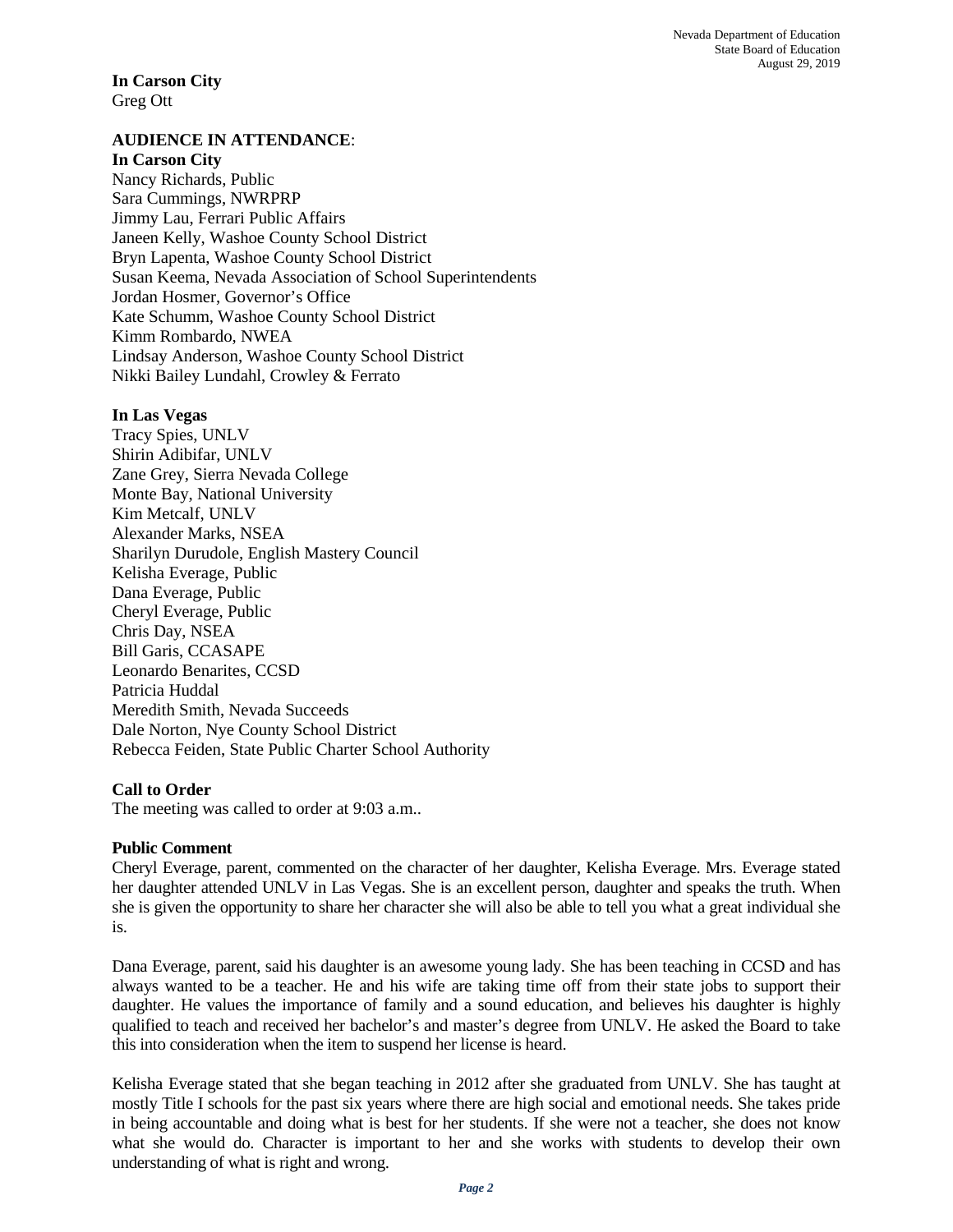Chris Day, Nevada State Education Association, referred to the Class Size Reduction (CSR) item stating there has been a lot of focus on public education in Clark County School District (CCSD) over the last few weeks. Unfortunately, none of that attention focused on the issue of overcrowded classrooms. Large class size is one of the most frustrating issues for Nevada educators, students, parents and school communities. For the second year in a row Nevada ranks last with the largest student/teacher ratio in the country. While rapid growth may have fueled the problem in previous decades, the lack of political will and sufficient funding is the main reason Nevada has not done better recently

Research confirms that the number of students in a class makes a difference with students and teachers alike. For students, smaller class size can help close the racial achievement gap, lead to early identification of learning disabilities, improve high school graduation rates, improve student behavior and allow for more engagement in lessons. For educators smaller class size improves educator morale, and individualized instruction. He noted the Board has little choice today other than to accept the report and approve the variance. However, he suggested raising this issue at every turn to generate the political will to do what needs to be done to raise revenue so every Nevada student has access to a high quality public education.

#### **Approval of Flexible Agenda**

## **Member Blakely moved to approve a flexible agenda. Member Newburn seconded the motion. The motion carried.**

#### **President's Report**

President Wynn recognized Mrs. Gail Hudson of Hummel Elementary School in CCSD as the Nevada 2020 Teacher of the Year. Mrs. Hudson is a fifth grade teacher who serves as Hummel Elementary' s Equity and Diversity Site Liaison and Title I Coordinator. Mrs. Hudson will represent Nevada in the National Teacher of the Year competition.

President Wynn recognized NDE staff member Diana Hollander. She leads the Department's Pupil Transportation and Emergency Management work and received the Peter J. Grandolfo Memorial Award of Excellence at the School Transportation News Expo earlier this month. The award was a fitting tribute to Diana's lifetime of service and contributions to the NDE over the past 23 years.

#### **Superintendent's Report**

Superintendent Ebert announced that beginning next month she will visit all of the 17 school districts and the charter school authority as part of a Statewide Listening Tour. She is looking forward to hearing directly from constituents about how the NDE can help them reach their goals for the future.

An update on AB 309 was provided. The bill appropriated approximately \$19 million for block grants to districts and the State Public Charter School Authority (SPCSA) and identifies seven allowable expenditure categories. Each district and the SPCSA were asked to provide the NDE with their anticipated allocation across these seven areas.

Superintendent Ebert shared an update related to the organization of the NDE. The Office of Inclusive Education was created under director Will Jensen and deputy Jonathan Moore. It is an expansion of the Office of Special Education to include Indian Education and Gifted and Talented Education.

An update was provided on SB 543 regarding the Pupil-Centered Funding Plan. Governor Sisolak has formally announced the members of the Commission on School Funding. The first meeting will take place in late September.

## **Approval of consent Agenda**

- a. Possible Approval of the five private school license renewals for a term of two years each:
	- $\bullet$  9<sup>th</sup> Bridge School, Clark County School District
	- Candil Hall, Clark County School District
	- Sunset Montessori Community, Clark County School District
	- Spring Valley Montessori Community, Clark County School District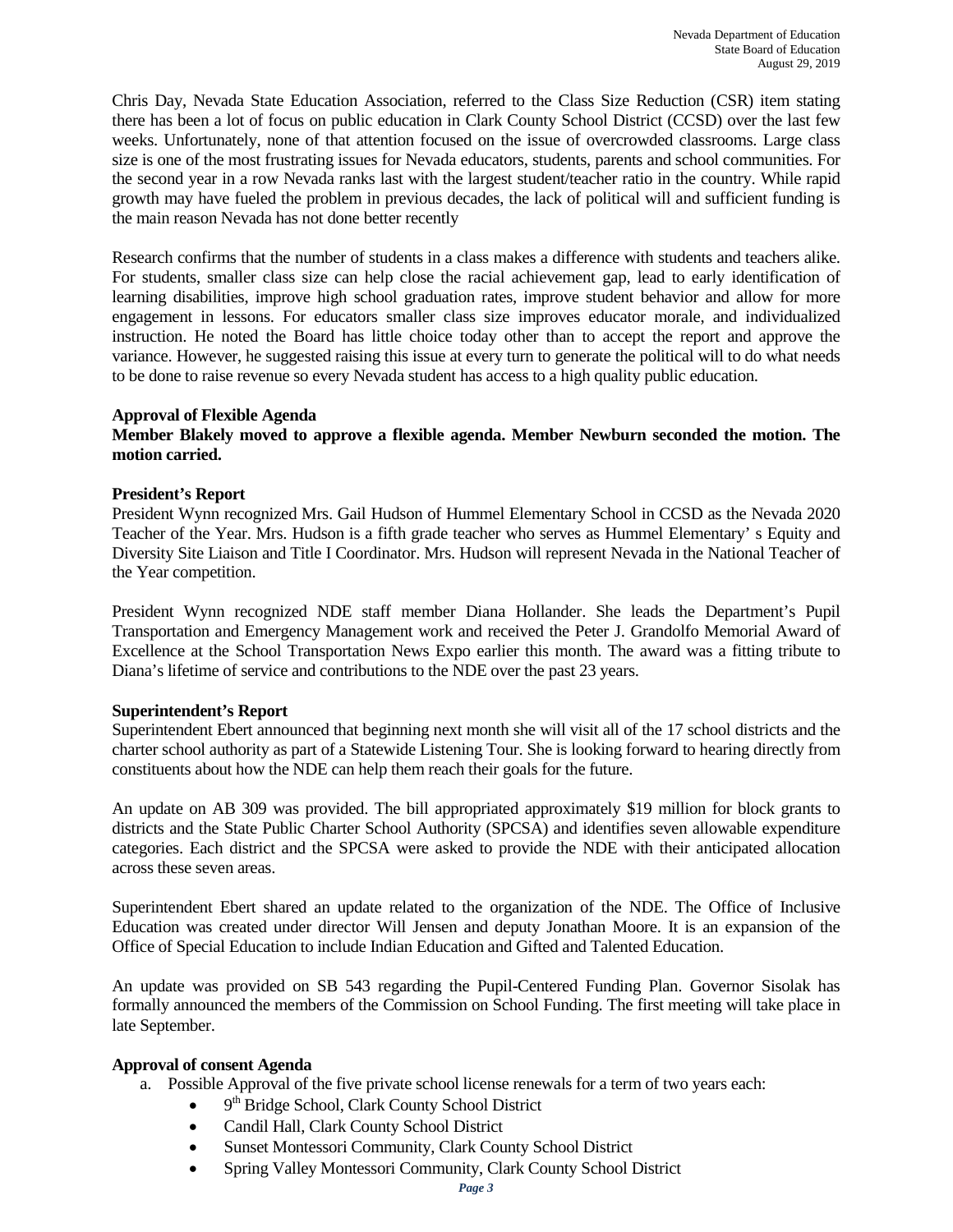• West Charleston Enrichment Academy, Clark County School District

Possible Approval for three private school license renewals for a term of four years each:

- Cornerstone Christian Academy, Clark County School District
- Foothills Montessori, Clark County School District
- Kids Campus MLK, Clark County School District
- b. Possible Approval of 40 Annual Agenda Permits for non-exempt private schools for a term of one year beginning July 1, 2019 – July 31, 2020 per NRS 394.261
- c. Possible Approval of Petition for Revocation of the Nevada Educators License for Ryan M. Davis
- d. Possible Approval of Petition for 60-day suspension of the Nevada Educators License for Kelisha Everage
- e. Possible Approval of Instructional Materials from Carson City School District:
	- Social Studies America Through the Lens: U.S. History 1877 to the present Grade 11
	- Social Studies Myer's Psychology for the AP course (third edition) Grades 11-12
	- Social Studies World History and Geography: Modern Times Grade 10
	- Social Studies World History Great Civilizations: Ancient Through Early Modern Times Grade 6
- f. Possible Approval of Dual Credits for:
	- White Pine School District request dual-credit courses offered by Great Basin College
	- Carson City School District request dual-credit courses at any local college campuses; Western Nevada College, University of Nevada, Reno, Truckee Meadows Community College and Sierra Nevada College
	- Leadership Academy of Nevada request dual-credit courses offered at College of Southern Nevada
	- Washoe County School District requests dual-credit courses offered by Truckee meadows Community College, Sierra Nevada College, Western Nevada College Great Basin college and the University of Reno
- g. Possible Approval of Nevada Academic Content Standards for Computer Science and Integrated Technology
- h. Possible Approval of appointment to the WestEd Board of Directors:

Dale Norton – Term Expiration 5/31/2022 – SWRL Director representing the County School Districts of Nevada

- i. Possible Approval of the Nevada Minimum School Bus Specifications and Procedures
- j. Possible Approval of the Nevada Out of Service Criteria
- k. Possible Approval of July 17, 2019 Board minutes
- l. Possible Approval of Beacon Academy's Work-Based Learning Application
- m. Possible Approval of the new Career and Technical Education Business Fundamentals Standards

Member Blakely requested that Consent Agenda items 6c and 6d are pulled for further discussion and consideration. President Wynn suggested the Board approve the consent agenda with the exception of items 6c and 6d and hold those items for discussion at the end of the regular business of the meeting.

## **Member Newburn moved to approve the Consent Agenda minus items 6c and 6d. Member Blakely seconded the motion. The motion carried**.

**Information and Discussion regarding the progress of the English Mastery Council (EMC).** The passage of AB 92 granted a three year extension of the EMC along with an increased fiscal support. This brief informational presentation will provide updates regarding the council's work and legislative mandates.

Superintendent Ebert noted that in 2013 the Legislature established the English Mastery Council (EMC). They are charged with making recommendations to the Superintendent, the Board and the Commission on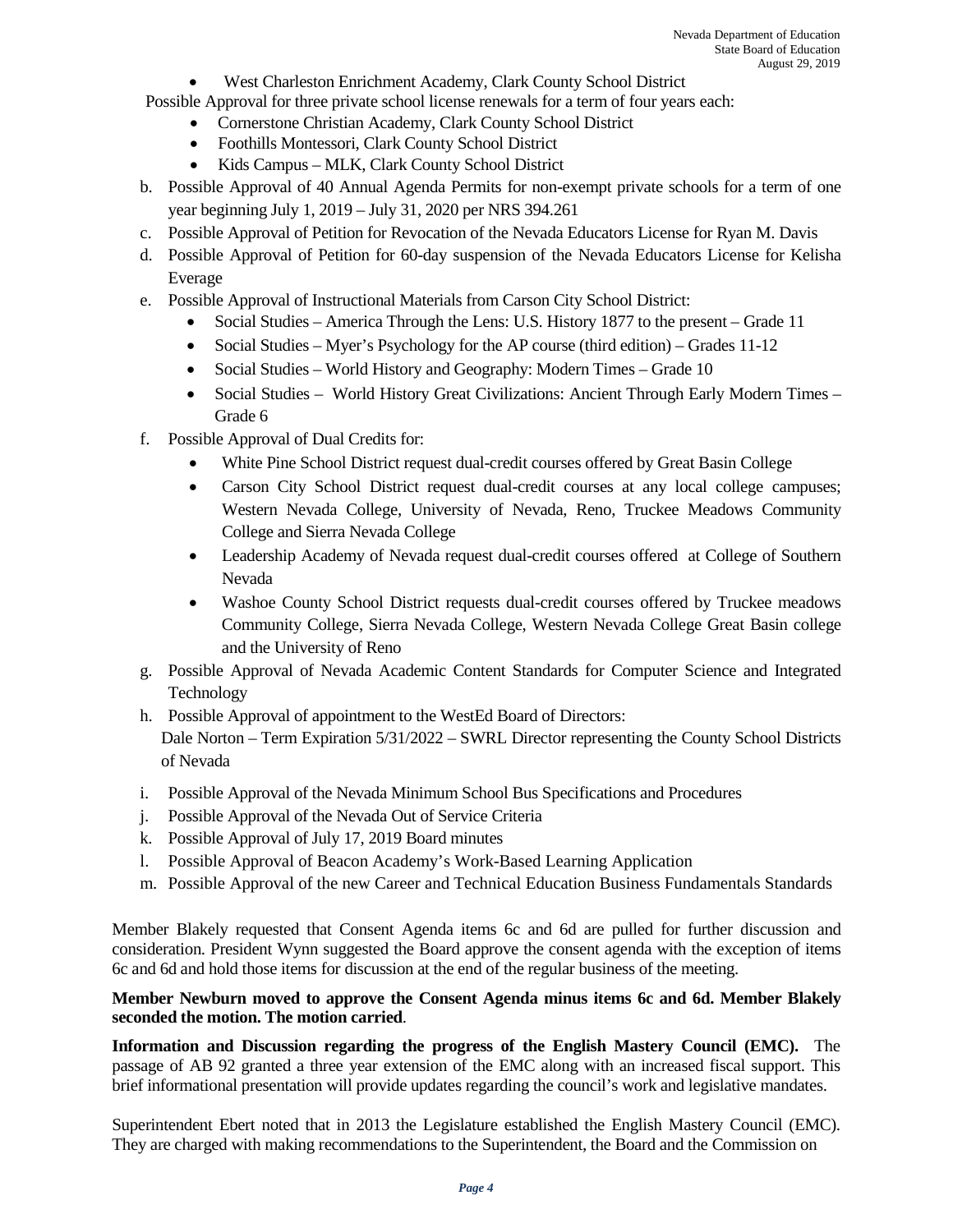Professional Standards as well as the Nevada System of Higher Education (NSHE) Board of Regents, and school districts to ensure that English learners have access to quality educational opportunities. The EMC provides recommendations that are related to district policies for serving English learners, educator preparation, English language development and curriculum standards. The EMC has been extended until June 2022 by AB 92 from the 2019 Legislative Session.

Dr. Sharolyn Durodola, Chair, EMC conducted a [PowerPoint presentation](http://www.doe.nv.gov/layouts/master/images/file_icons/pdf.png) and provided updates on the EMC from 2014-2019.There are three sub-committees within the EMC:

- District Policy and Criteria Planning
- Teaching English as a Second Language
- Standards and Curriculum

Dr. Durodola detailed information about the three subcommittees. The EMC has worked tirelessly to raise awareness about misconceptions of children from culturally and linguistically diverse backgrounds, and to build capacity within the state to focus on teacher educators and school administrators. They have also looked at assessment practices within Nevada. The EMC has addressed and identified practices that do not work, such as over identification of ELs in special education settings. They hope the Board is open to receiving an annual presentation from the EMC to keep up with their progress.

President Wynn recognized the importance of the EMC and thanked Dr. Durodola for the presentation. The Board is focused and supportive of their work and she inquired about how the implementation is going. Dr. Durodola said they are looking at how to evaluate the effectiveness of the recommendations and policies and to measure their impact. President Wynn said the Board has complete support going forward with the work of the EMC.

Member Ortiz commended Dr. Durodola and the EMC for all the hard work they have done. It has given her hope and she appreciates the focus put on the children, especially those who are multi-lingual.

Member Dockweiler applauded the work and inclusion of students who are not EL, but who are language deprived and may be scoring below a certain cut off level on assessments. Without language models they will not develop the skills needed to become proficient in those areas.

**Information, Discussion and Possible Action to appoint individuals interested to the State Public Charter School Authority (SPCSA) board members**. The Board is required to appoint two members to the SPCSA by October 2019, per AB 78 from the 2019 Legislative Session. The Department received applications from its website and is recommending candidates for appointment.

President Wynn recalled that the Board approved the SPCSA application at its July meeting and it was posted on the NDE website. Today there is a slate of candidates to discuss.

Superintendent Ebert explained that per the Board's request, the NDE screened applications for the SPSCA board for their consideration. Specific criteria was considered such as whether the candidate had local charter school board experience, if they have national charter board experience, and instructional or administrative experience. The candidates ranged from having no experience in some areas to having lead an organization or were recognized by colleagues as experts in this area. Six candidate applications are listed for consideration today:

- Don Soifer
- Doris Guvar
- Jeffrey Geihs
- Steve Canavero
- Michael Robison
- Tonia Holmes-Sutton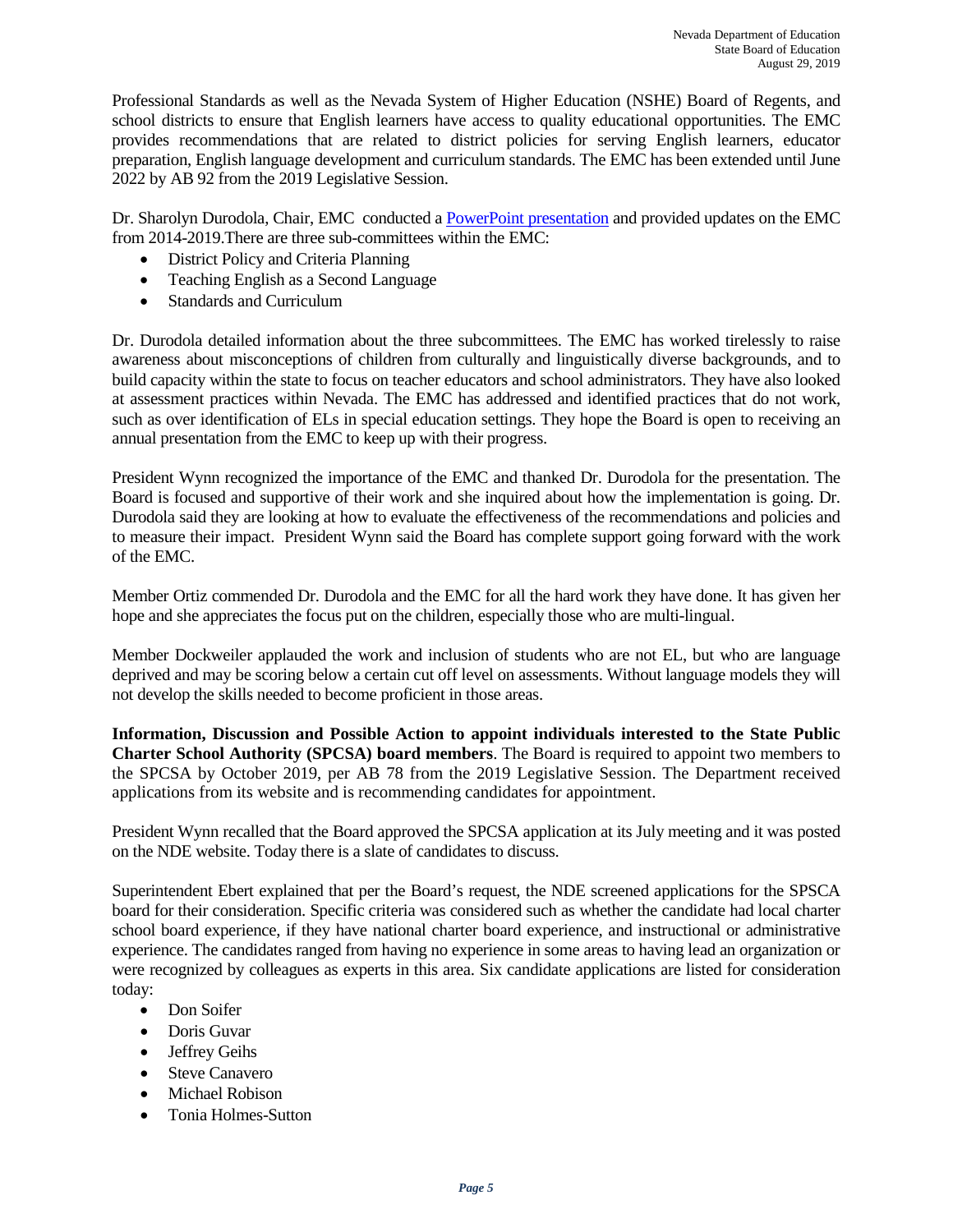Member Ortiz said this was the first time she has seen the application document, has not had time to review the material and is not comfortable with this item until she has had time to review the applicants. Member Blakely said at the previous meeting the Board decided there would be six applicants brought forward for consideration. He agreed there has not been time to review the applicants but suggested moving forward with the presentation of the applicants rather than postponing the item.

President Wynn agreed it is a quick amount of time to digest the material. She suggested taking this item out of order and if the meeting goes into the lunch hour, then there would be an opportunity to review the candidates at lunch, or take a 10 minute break to review the materials. She moved the agenda item to the end of the meeting.

**Information and Discussion regarding the newly revised Read by Grade 3 (RBG3) Act (AB 289**). The Board will receive a review of the program and an update on the changes that will be implemented during the 2019-2021biennieum under the newly revised statute from the 2019 Legislative Session.

Dave Brancamp, Director, Standards and Instructional Support, conducted a PowerPoint presentation and informed the Board that it is important to remember that the children are the first priority with the RBG3 program initiated in 2015. The program recently transitioned from the NDE Office of Student and School Supports to the NDE Office of Standards and Instructional Support. Now there is a strong emphasis on instruction and the support offered to schools, students, and teachers. The emphasis is still on students being able to read proficiently be the end of third grade.

Dr. Kevin Laxalt, Education Programs Professional, provided a brief history over the past four years of the RBG3 act. The primary intent of this law was to dramatically improve student achievement by ensuring all Nevada students are able to read proficiently by the end of third grade. Another intent was to improve K-3 literacy instruction and to establish an early reading assessment framework. Currently there is a statewide consistent interim assessment that has been used for the past two years. Another intent was to establish a comprehensive statewide system of reading instruction, intervention and to implement a promotion retention decision making process. This last intent was replaced during the 2019 Legislative Session to provide intensive instruction and intervention services beyond third grade into fourth and fifth grade.

Key changes to RBG3 from AB 289 from the 2019 Legislative Session:

- Removes the grade 3 retention requirement and replaces it with mandatory intervention and intensive instruction for grades 4 and 5
- Clarifies that a student's reading plan will regularly assess reading growth to ensure that programs and services are effective.
- Extends reading intervention services and intensive instruction to include all grades in an elementary school.

Dr. Laxalt discussed the levels of implementation. These include local literacy plans, a Literacy Specialist expert in the building who provides training, coaching, and modeling for educators and a parent notification process. Parents will receive a notification when students are identified as struggling in reading. After students are identified as struggling they are put on a progress monitoring plan with specific interventions and will be monitored for growth.

President Wynn inquired whether the Literacy Specialist is mandated for each school or is it an option to be selected. Dr. Laxalt responded that per law it is not required however it is the recommendation and it is implied. President Wynn inquired whether there has been a correlation made between schools that have a Literacy Specialist as opposed to those that do not. Dr. Laxalt noted some programs with Literacy Specialists that were awarded funds have been compared with programs that were not. Performance was compared and schools with RBG3 performed at a higher level. President Wynn questioned that when a specific strategy that has results has been identified, why would that not be focused on going forward as a strong recommendation if not a mandate. Dr. Laxalt replied that it was rolled out with the NDEs request that every elementary school in the state provide those services. President Wynn said it would be helpful to identify what does and does not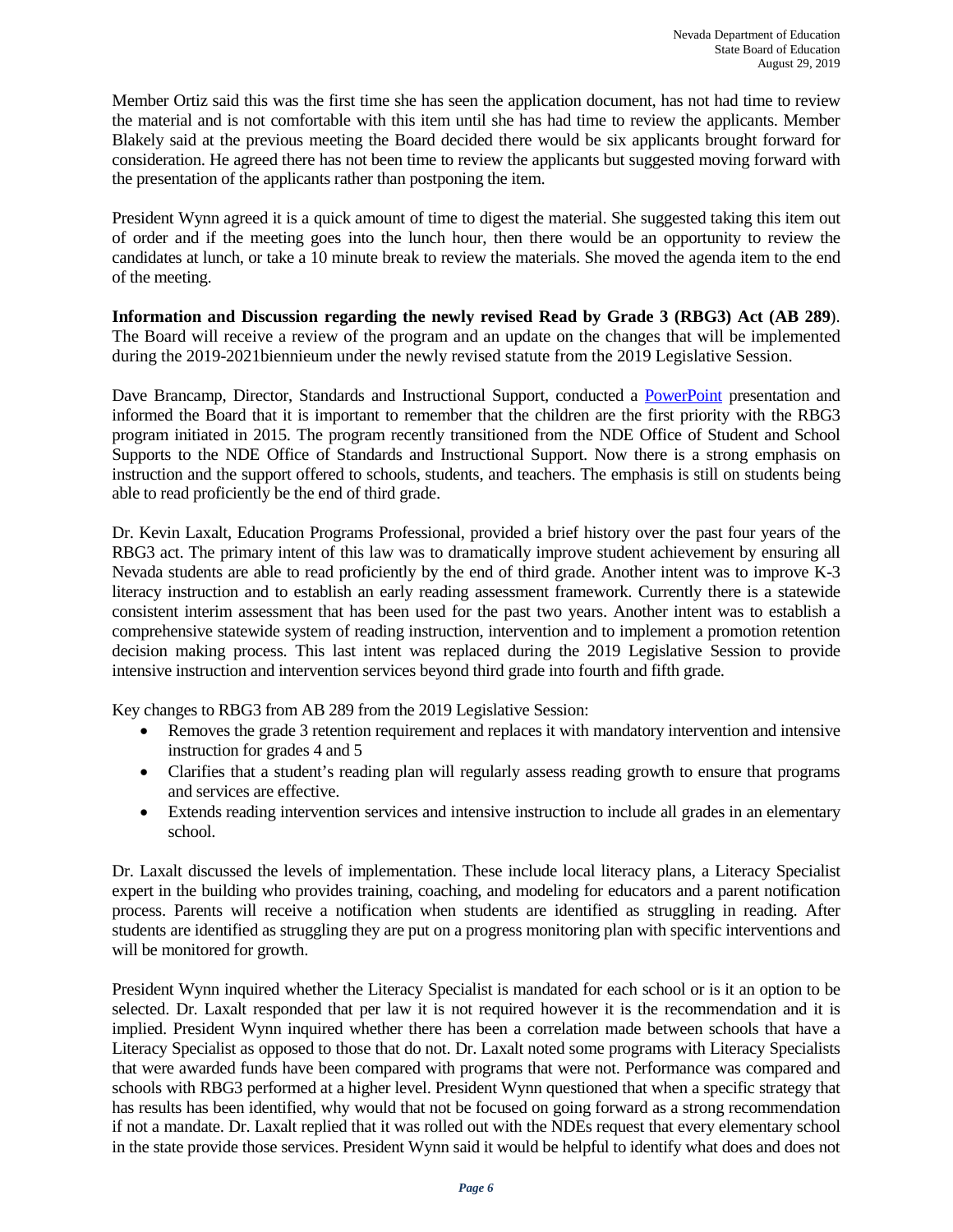work at the end of the research. Then recommendations could emphasis and focus on how the Board could support the findings of this work.

Member Ortiz said she is trying to understand why the RBG3 program moved departments, is it because there are no longer grants? If so, how are LEAs getting money now and is there assurance the money is used to put this program in place if it is not grant based.

Jonathan Moore, Deputy Superintendent responded that the RBG3 move from Student and School Supports into the Office of Standards and Instructional Supports shifts the focus of the NDE support of RBG3 from a technical assistant supporting the implementation of grants to that of programmatic implementation for teaching and learning. The shift will allow the team to work closely with activities aligned to daily teaching and learning. Regarding an executive summary of all the RBG3 activities, it is anticipated a workgroup representing stakeholders throughout the state will form and include teachers and educators who work with RBG3. The primary of this workgroup would be to study current implementation across the various systems in the state and to engage in data collection methods to help determine best practices.

Member Ortiz asked how is money being distributed to LEAs now? She noted feedback received three years ago when she was knocking on doors was that letters going out to parents about struggling students was that the letters were harsh. For a parent that is not educated in advocating for their student, it was long and complicated. She brought it up three years ago and asked if the parent notifications have become more family and culturally sensitive. She asked if the training noted in the 2019 bill was funded so teachers are being paid for the time to take the training, or are they required to take the training on their own time.

Deputy Moore explained that a formula was built in consultation with legislation and stakeholders representing the districts. It was allocated at approximately \$70,000 per elementary school, and LEAs will complete a report detailing how they plan to expend the funds. There is some flexibility under current legislation on how LEAs will expend the funds. Regarding the letters sent to parents, technical assistance and templates can be provided so letters are informative and more sensitive.

Member Ortiz stated the \$70,000 per elementary school would pay for a Literary Strategist. Deputy Moore noted that amount may or may not cover the cost of a Literary Strategist. That is why the NDE has worked with each of the districts to allow flexibility about how to deploy the Literary Strategist and why there could be two schools in a system who may share a strategist. Deputy Moore confirmed board members will receive a report about how the districts are spending the funds.

President Wynn said in the work of the CCSD reorganization where money was given to LEAs, does that money become part of the pool that is then decided upon by that principal and team to determine whether they want to use it for the strategist or does it become part of the pool of their budget than can be reallocated. Deputy Moore responded that it is clear these funds are for the Learning Strategist only and they are not able to deviate from that purpose.

Member Dockweiler inquired why there is not a requirement that every school has a Literacy Specialist. Looking back at the session, it was intentional that given the current teacher shortage it would not be the best decision to require every elementary school have a Literacy Specialist when in reality they may not have the human capital to meet that demand. Providing the funds was an intentional way to address that while accommodating everyone's needs.

Darin Hardman, Education Programs Professional said part of understanding RBG3 involves looking in the past, and looking at where Nevada is now. Part of that story includes data and student achievement to improve reading outcomes for students in grades K-3. He detailed kindergarten data based on the MAP reading growth data for the 2017-18 and 2018-19 school years. A significant percentage of students making below average growth has been reduced and increasing is the percentage of students who are making above average growth. He added this is preliminary data, and said that between the school that had a Literacy Strategist and a school that did not would be made available to the Board.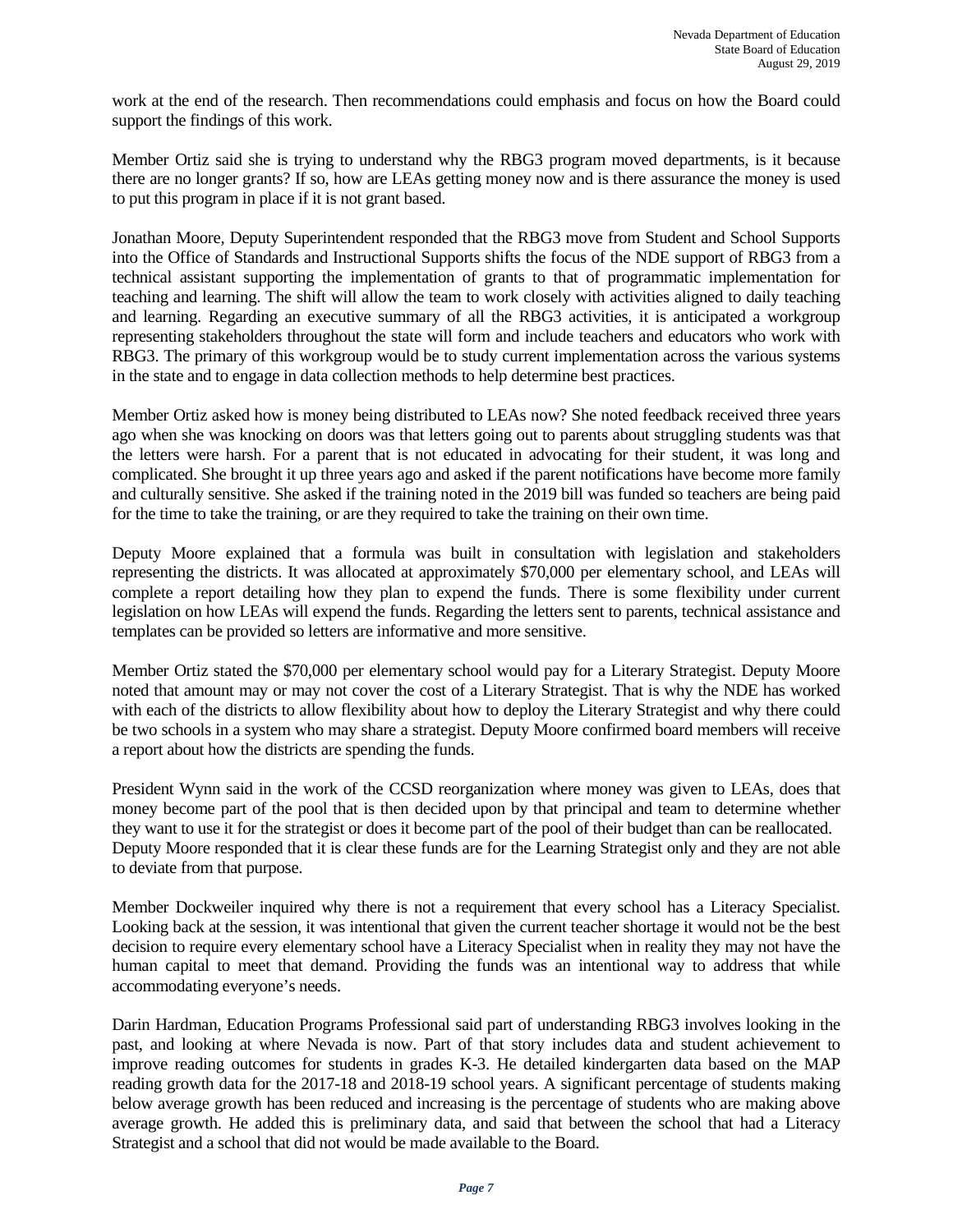Member Newburn said human behavior is bell curved and questioned that the average growth center is so much smaller than the left and right of the displayed graph, and that it is consistent all through MAP. It looks bi-modal as though there are two distinct groups of students being served, and for some reason one group performs very well and another group performs very well. It is unexpected to see this break up in human performance; why does this look like two completely different groups of students being tested, and why does this not appear on Smarter Balanced. Is it possible two different groups of students are being served in a way they can be measured consistently on MAP or are the MAP cut scores wrong?

Mr. Hardman said he would research this and get back to member Newburn. He added two populations are being looked at. Those students who enter into the system reading at grade level, and those students who do not read at grade level. To be determined is whether or not students are making adequate progress, and is a year's worth of growth for a year's work of instruction impacting students who are already reading at grade level. Is there more than one year of reading growth for students who are reading below grade level. There are four different categories with the Smarter Balanced data. There are four levels of performance students are being compared with. That information will be brought to the next board meeting.

Member Dockweiler said she had a similar question with the descriptive categories and the percentile ranges. Using a one standard deviation from the mean, we should be able to calculate the  $16<sup>th</sup>$  percentile to the  $84<sup>th</sup>$ percentile, but here we are looking at  $40$  and  $60<sup>th</sup>$ . We would get a more normal distribution if we followed the norms that were part of the MAP assessment, and these descriptive categories do not align with the actual test.

Member Blakely said he also has some questions, and thinks there is probably two distinct groups and they are actually measuring the real problem.

Mr. Hardman said to address member Dockweiler' s concern, remember back when the Board approved the  $40<sup>th</sup>$  percentile as that cut score for determining which students are believed to be performing under grade level expectations. That is the metric being used.

Dr. Laxalt explained that to specifically understand the kindergarten data, it is a unique set of data for RBG3 in that it is only capturing two data points, from the winter to the spring. That could actually be part of the explanation for this unique roll out of the statistics. It was determined in the fall that kindergarten students would receive a screening that was identified as a Brigance test, the kindergarten entry assessment. Then it was decided to implement MAP at only two data points, which could skew the data.

Mr. Hardman noted that the current data in front of board members is for  $1<sup>st</sup>$  through 3rd grade students. That population of students was separated, and there are three data points to compare and determine whether students are making at below average, average, or above average growth. For each of the grade levels provided, they have not yet been able to tease out the differences between a school that has a RBG3 Literary Specialist, full time and implemented, versus those that do not. The Board's request was heard to provide aggregated data to get a more detailed story of what is going on with the RBG3 performance.

Dr. Laxalt reviewed several years of Smarter Balanced data for grades 3 and 4. Mr. Hardman said this is the current summarization of AB 289 regarding funding. In the past the RBG3 were competitive grants and the LEAs were required to write grants to be approved by the NDE in order to receive those funds. Now, 435 public elementary schools in Nevada are receiving funding based on weighted funding to ensure that RBG3 occurs in every one of those schools.

The primary intent is to ensure that literacy is improving and support is provided for teachers and students throughout the elementary grades. In the past a focus was on grade 3. The intent of the legislature now is to ensure all of the grade levels at an elementary school are served. Some elementary schools are K-5 and some are K-6. The legislature included around \$31.7 million for each of the biennium, which is a 54.5 percent increase in the funding received from the last legislative session. The Legislature wanted to ensure every school has at least one person designated as the Literacy Specialist. That Literacy Specialist is designed to help with school work, and the administrator is to serve as the resource person who comes to staff and the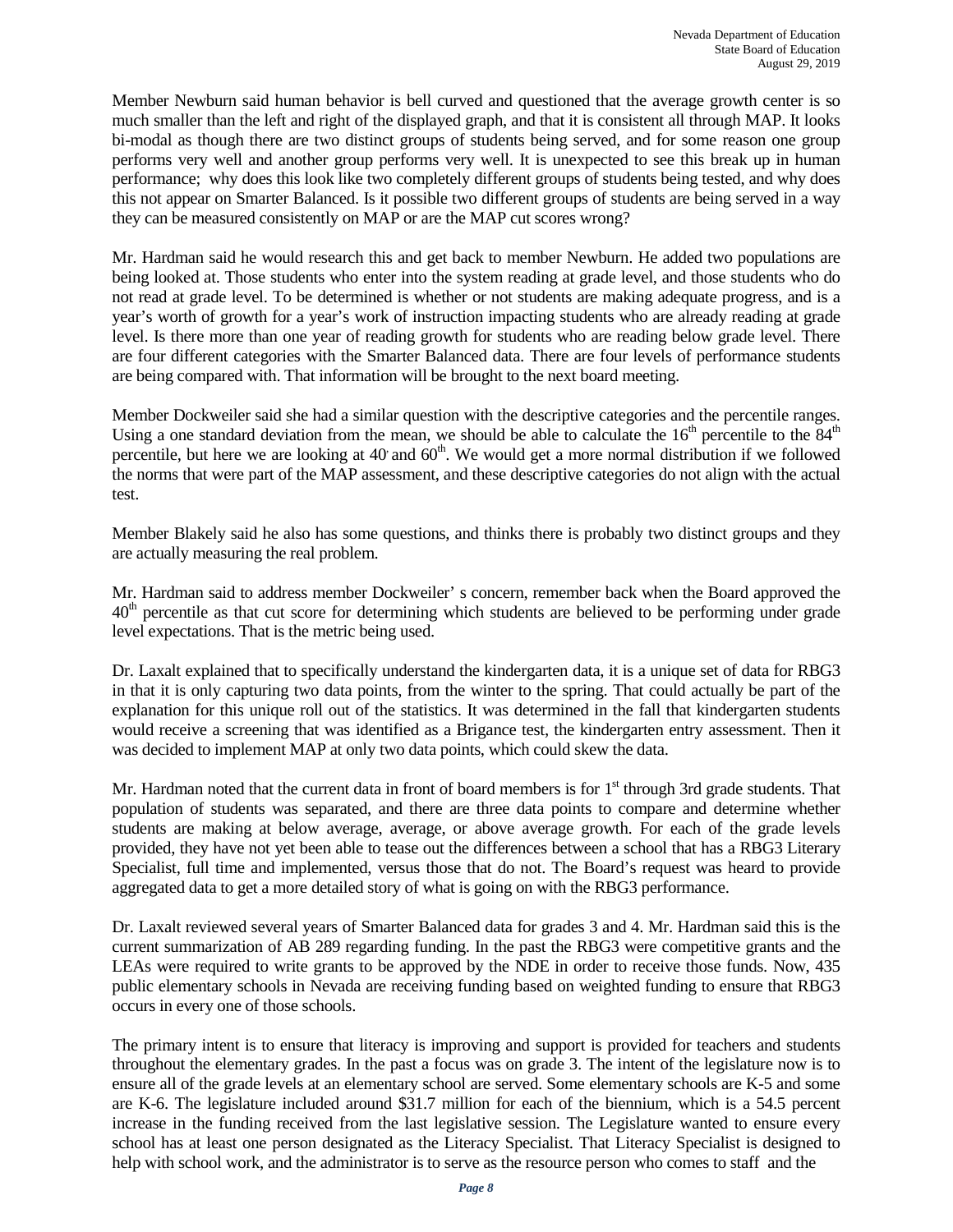administration with the professional development needed to produce master reading teachers so there are reading teachers for every student in Nevada elementary schools.

Many of Nevada schools have circumstances that may prevent them from having one full time person. Esmeralda School District serves approximately 78 students and it would be challenging in that environment to hire a full time person to work with 78 students. Each district has submitted a literacy plan to the NDE to understand what is being done with the Literacy Specialist dollars. Are they being used to promote and hire one person full time or are the funds being used for after school development with a teacher who is highly effective, assigned to a 3rd grade classroom, but they cannot get a replacement for a teacher in that third grade classroom.

Member Dockweiler cautioned about the language "produce master reading teachers". She questioned whether the bill specifies that the Literacy Specialist will do this. It is an expectation that they assist teachers who teach reading to improve their instructional skills, but there is not a certificate to produce a master teacher.

President Wynn noted in the absence of evidence that might come forward linking improvement to having specialists at schools, it seems to be a vital piece of information schools need to determine how they spend their money. Dr. Hardman agreed.

Member Newburn commented that this is an overarching concern. There are other states that had success with RBG3, and he does not believe it is because they failed kids in 3rd grade. However it creates a sense of urgency in K-3 to ensure the student is ready to read.

Of concern is that because the tension has been removed from the program that the foot is going to come off the gas in K-3 and there will be a RGB3 that will turn into a RBG5. The Board would like to drill the data to determine if it appears the foot has come off the gas in kindergarten. The emphasis on urgency is gone. The analysis he would like to see, is the urgency there? Or are we going to end of trying to fix the problem in  $4<sup>th</sup>$ and 5th grade.

Mr. Hardman stated the language in law removes the mandatory retention element. However it still allows principals, parents, and the Literacy Specialist who are involved with the students education development to develop a consensus whether the student can move on to 4th grade based on what is best for that students literacy development. The law replaces the mandatory retention requirement with mandatory intervention and intensive instruction services. The moment it is known a student is reading below grade level that student becomes eligible for those intervention services and/or intensive instruction services that will be provided at the school level.

Member Ortiz inquired whether the intensive instruction only occurs in  $4<sup>th</sup>$  and 5th grade? Or if a student is identified as needing interventions in kindergarten, could they begin receiving interventions then? Will the one Literacy Strategist be doing all the interventions? Teachers are expected to instruct students and put together a plan to ensure students are up to speed, and have parent teacher conferences with parents whose student may need interventions and also work with the Literacy Strategist for improvement. It is a lot of work for one person and one school. Will there be additional money to support after school tutoring programs or perhaps the student just needs new glasses? There are many other factors that could contribute to a student being behind in literacy.

Deputy Moore said there are multiple intervention tiers identified as tier 1, 2, 3. Depending on the level of a students needs, the educators would work to meet the needs of the student through each of the tiers. The Literacy Strategist is not expected to be the sole provider and care of providing interventions, it would be a communal effort. There are outside community partners available to examine the students ability to progress in proficiency in reading that extend beyond the classroom setting.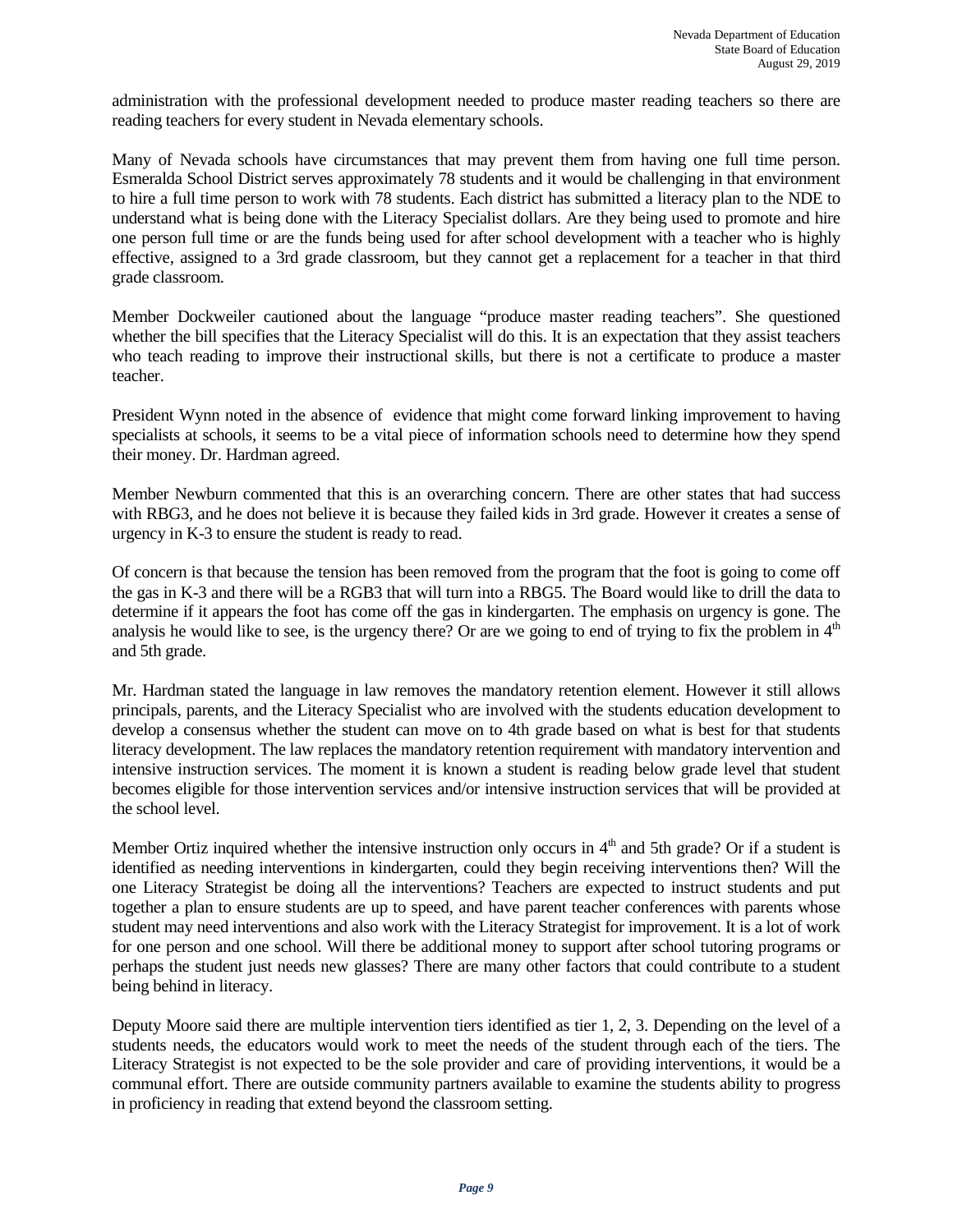President Wynn calculated that it appears between January 2015 and June 2019 about \$65 million has been expended on this program.

It is important as policy makers to clarify to our superintendent and the NDE that this is a pivotal piece of their business as a Board. The RBG3 has always been a sensitive issue because it is understood what it portends when kids do not read by 3rd grade. The fact that the laws have changed, and lessened the consequences has taken the onus off of the adults to do what needs to be done, which is to continue the focus on this. What is being heard from the Board is the directive to make this a priority going forward because this is the critical piece of what the Board does. We know what works, strategists, experts and people at a school site that can coordinate and deliver interventions not when kids get to the 3rd grade and the problem is discovered, but all along that path. This has got to be in the top three priorities of our focus. How it gets executed is left to the professionals, but it really matters to the Board. We are stewards for the public money and are accountable. We are all in this together.

Superintendent Ebert said she appreciates the Board's comments, clear direction, and will bring the additional analysis questions with data back to the Board. She commended staff as additional dollars were added, and time is spent with district leaders to ensure the intended dollars are reaching all children. In some instances some schools have multiple Literacy Specialists because they have more students that need the intensive support with classroom teachers.

Mr. Hardman clarified that the law specifies that anytime a student is identified as reading below grade level, regardless of which grade it is, the school is to enact interventions and intensive reading instruction to support the student until the student reads at grade level. It is for any student, at any grade level, K-5. President Wynn replied that there is no consequence. The RBG3 consequence was a consideration of holding students back that no longer exists. Mr. Hardman agreed that the legislature removed that provision.

**Information, Discussion and Possible Action regarding the 3rd Quarter Class Size Reduction report and requests from school districts to operate specific schools under a variance from the prescribed class size ratios.** In accordance with NRS 388.700(4), the State Board of Education may grant a variance from the required pupil-to-teacher ratios to a school district for good cause, including the lack of available financial support specifically set aside for the reduction of pupil-to-teacher ratios. Senate Bill 544 (2017 Session) requires pupil-to-teacher ratios of 17:1 for grades 1 and 2 and 20:1 for grade 3 during the 2017-2019 biennium.

Megan Peterson, Management Analyst, Business and Support Services explained that the [PowerPoint](http://www.doe.nv.gov/layouts/master/images/file_icons/ppt.png)  [presentation](http://www.doe.nv.gov/layouts/master/images/file_icons/ppt.png) today covers the evolution of the Class- Size Reduction program for Nevada. Information was provided about:

- Research on Pupil-Teacher Ratios
- History of Class-Size Reeducation Ratios
- District Responsibilities
- Current Financial Authority
- Future Statutory, funding, reporting and evaluation considerations

Member Newburn stated it is clear that class-size matters. A new teacher will do better with 20 students than 45 students. The problem, similar to California's, is when they implemented their CSR they hired a lot of brand new teachers. The average experience level of the district went down and the more affluent districts, since they had new slots, began to hire experienced teachers from the inner city. A kid in the inner city had an experienced teacher with more kids in the classroom, but now you have a brand new teacher with fewer kids. It ended up not being a net win. The issue is that class size is one of many factors that contribute to teacher effectiveness.

Another issues is that large class sizes are viewed by teachers as a low quality environment. Big class sizes put a lot of pressure on teachers. It is almost not a student achievement issue as it has become a recruitment and retention issue for teachers.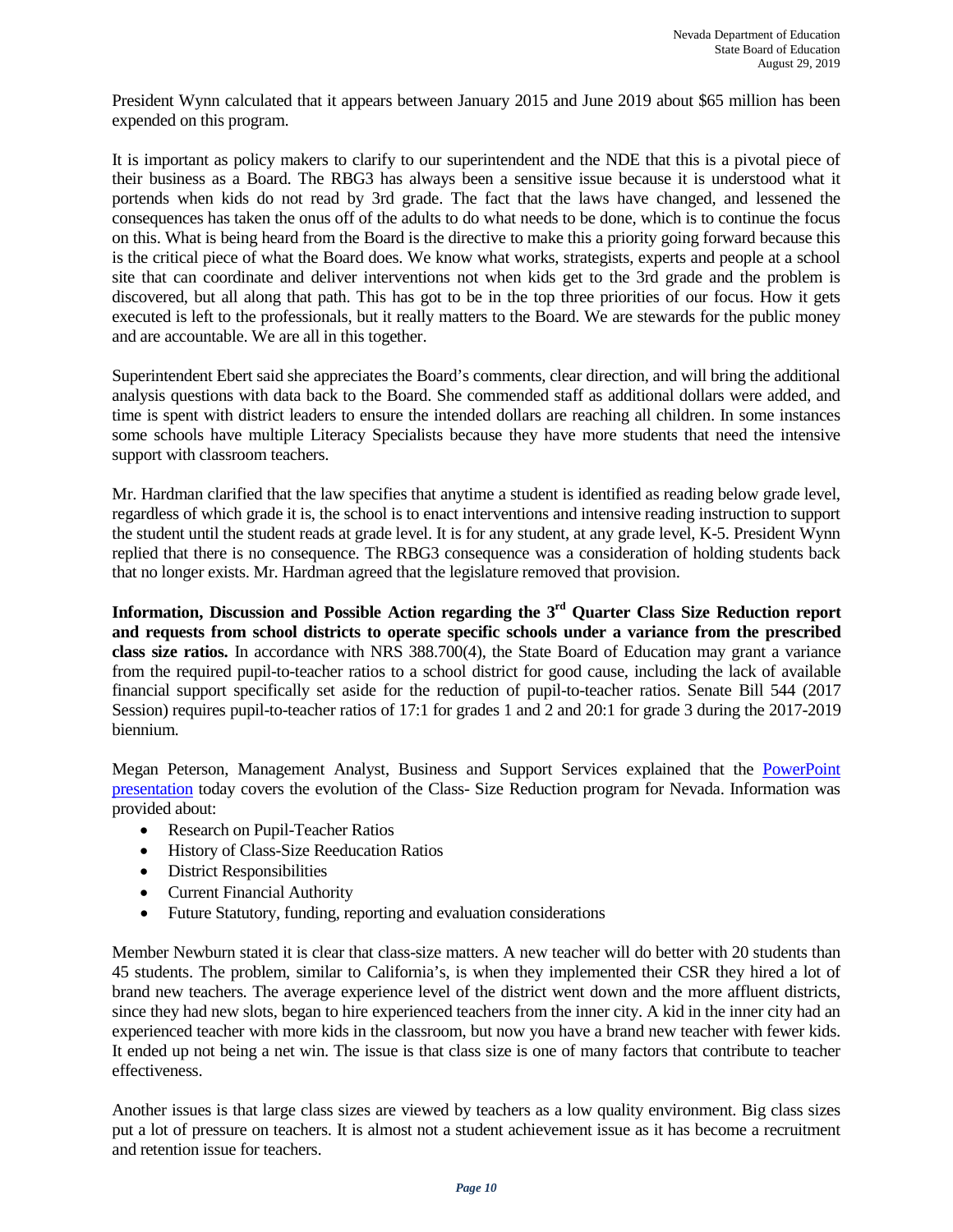He relayed a personal story:

His daughter was an advanced science teacher at a high school in Okinawa. When her husband was redeployed to New Mexico she did not go back to teaching because she did not want the large class sizes, and instead became a medical lab scientist.

He was surprised to discover a rural district in Texas had enticed his daughtrer back into teaching, not with more money but with small classes. When discussing class size the concepts need to expand because it is more than just about achievement, it is also about recruitment and retention. In general, parents and the community view class-size as a quality metric on education. Whether the research backs that up or not, that has happened. Some charter schools can cap their class size and the private schools use small class sizes as marketing for students and teachers. Class sizes are a clear factor in teacher retention and recruitment.

President Wynn noted that to have smaller class sizes, it means the kids must be moved into more rooms. The buildings do not have more rooms. The district is faced with either renting more portables to add space or hold bond drives to try and raise money to build bigger or newer schools. This discussion about CSR is very complex, but unfortunately the public is not necessarily conversant about it. Part of the Board's job is to highlight the issues.

Ms. Peterson continued the PowerPoint presentation and provided information about the history of the CSR program beginning in 1989. The actual deployment of the program began in 1991. Class size ratios were further discussed. Districts, excluding Esmeralda, are required to annually submit a plan and districts with populations less than 100,000 may submit an alternative plan for approval by the Board to use target ratios of 22:1 and 25:1.

Districts are required to quarterly report their class size ratios as well as request variances in classes that exceed the target ratio. Included must be the reason and justification including facility limitations, difficulty hiring and lack of available funding. Member Ortiz commented about daily average enrollment, and that it tells her how many students are enrolled on average per day. But given chronic absenteeism and transiency in districts, the numbers could be skewed. She asked if is possible to know how many kids are actually sitting in a classroom per grade instead of average daily enrollment.

Superintendent Ebert responded that as part of SB 543 and work moving forward, linking and exposing that information is something they would like to have. If no personal identified information is shared that information could be provided. Member White added that average daily enrollment is the number of pupils. The issue with CSR is that allocation is based on a districts number not a school number. That is why there are some disparities with schools when looking at the quarterly report. But the average daily enrollment is the number of kids in each school at each grade level.

Ms. Peterson discussed funding bills passed each legislative session that provides CSR funds may not be expended until the superintendent has approved the annual plan and verified districts have demonstrated that a sufficient number of teachers have been employed to maintain baseline ratios established in the 3-years prior to the start of the program from resources other than CSR funding. The SBE may deny a variance request, and the districts would need to hire additional teachers to reduce class sizes or would be found out of compliance with the law. Future considerations were discussed including statutory revisions, funding and reporting updates, and potential evaluations.

Member Newburn stated that the Board does this every quarter, and the Legislature gives the Board the authority to approve or disapprove. They clearly expect the Board to do something, and not just be a rubber stamp. He said he is ready to do something; draw a line and start saying no. The way districts distribute experienced teachers across the system is questionable. Districts attempt to serve the most at risk students in the lowest performing schools with the least experienced teachers. The Board cannot stop them from doing that, but the Board can prevent them from putting 30 kids in a teachers class.

Member Newburn proposed the Board disapprove any request where a teacher with less than two years' experience is exceeding the recommended class size reduction in a 1 or 2-star school.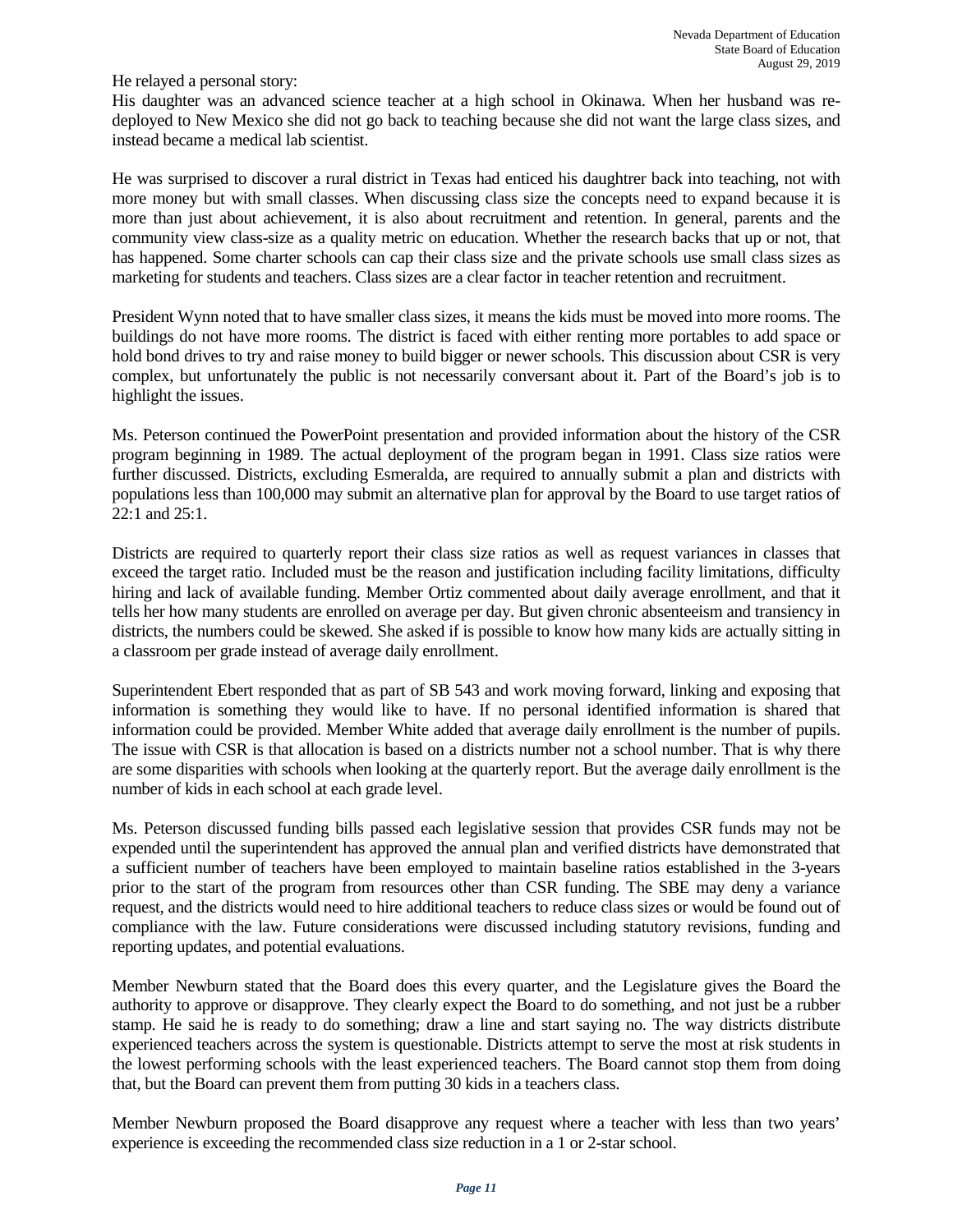Because there is a new teacher, the students in that class will have the benefit of a smaller class size. There will not be the issue of changing multiple factors such as trading an experienced teacher for an inexperienced teacher. Students who are the most at risk in the lowest performing schools would actually get an achievement benefit from having a smaller class with a new teacher.

Member Newburn said he would like to create a recruiting and retention incentive for the newest teachers. This would guarantee that if a new teacher was put in one of the most at risk schools they would have a reasonable class size for the first two years of their career. It is nationally known that half of all teachers are out of education within the first five years. The teacher shortage will never be solved if new teachers are treated as expendable. If the newest teachers can be given two years of reasonable class sizes that may help with the retention level. Then there is a chance to finally have enough teachers and begin addressing larger class size issues.

A method is needed that over time will retain more of the newest teachers. Member Newburn suggested a system where they Board would not approve waivers if there is a teacher with less than two years' experience in a 1 or 2 star school that is over the CSR limit. Trying to serve the most at-risk students at the lowest performing schools with the least experienced teachers and overloading them in their class-size, makes no sense.

Member Newburn asked for input and for the NDE to consider his suggestion. There are additional issues, such as should long term substitutes be considered? Should it be for specific grades, should kindergarten be considered, when should it take affect? Is this something that could happen in the spring, or will it take another year. He wants to do something other than rubber stamp these variances.

President Wynn said there are a couple of ways to go about this, and she said member Newburn is on target. She suggested creating a group of people who are invested, who would have experience and other points of view to participate in this discussion that would help the Board arrive at some kind of program or ideas that could be advanced. She suggested with member Newburn's subcommittee experience that this could be one of his projects. His experience would allow him to identify individuals who should be on the subcommittee to help inform the dialog, and then propose a schedule and timeline that would be relevant, with input from the NDE. Programs that have more community support are those that are most successful to implement.

Member Ortiz referenced AB 304 passed during the 2019 legislative session that creates another group to review this topic, and said she did not want to do double duty. She suggested looking at the bill as guidance as to what is already occurring. She supports member Newburn's suggestion and agrees that the only way to make an impact on this issue is to stop rubber stamping the variances. The Board is challenged because they do not have the authority or ability to put money behind it, which it what it will take. She agrees with member Newburn to not allow variances with 1 and 2 star schools if they have new a teacher. Nevada needs to do better to ensure the right thing is being done for all students by funding education properly. Teachers are mad and will not continue to teach if they are continually put in overly filled classrooms. They will leave the profession.

Member Newburn agreed to take the lead. He stated he will push back on the money, all they have to do is swap the new teacher out with an experienced teacher at the 1 or 2 star school and there would not be a cost difference. If the facilities and money is not there for a teacher to be in a recommended class size, then swap them out to a 3 or 4 star school and put in an experienced teacher. He is happy to lead a subcommittee and work with the NDE to do whatever it takes to draw the line.

Member Dockweiler said she supports vice president Newburn's proposal. She suggested looking at a variety of thresholds to make more informed decisions moving forward. For a novice, three years could also be considered .

Member Blakely noted that another part of this item is when teachers are evaluated, and if they do not end up in a category three or four, then they are not retained. Often teachers could be coming up to expectations, but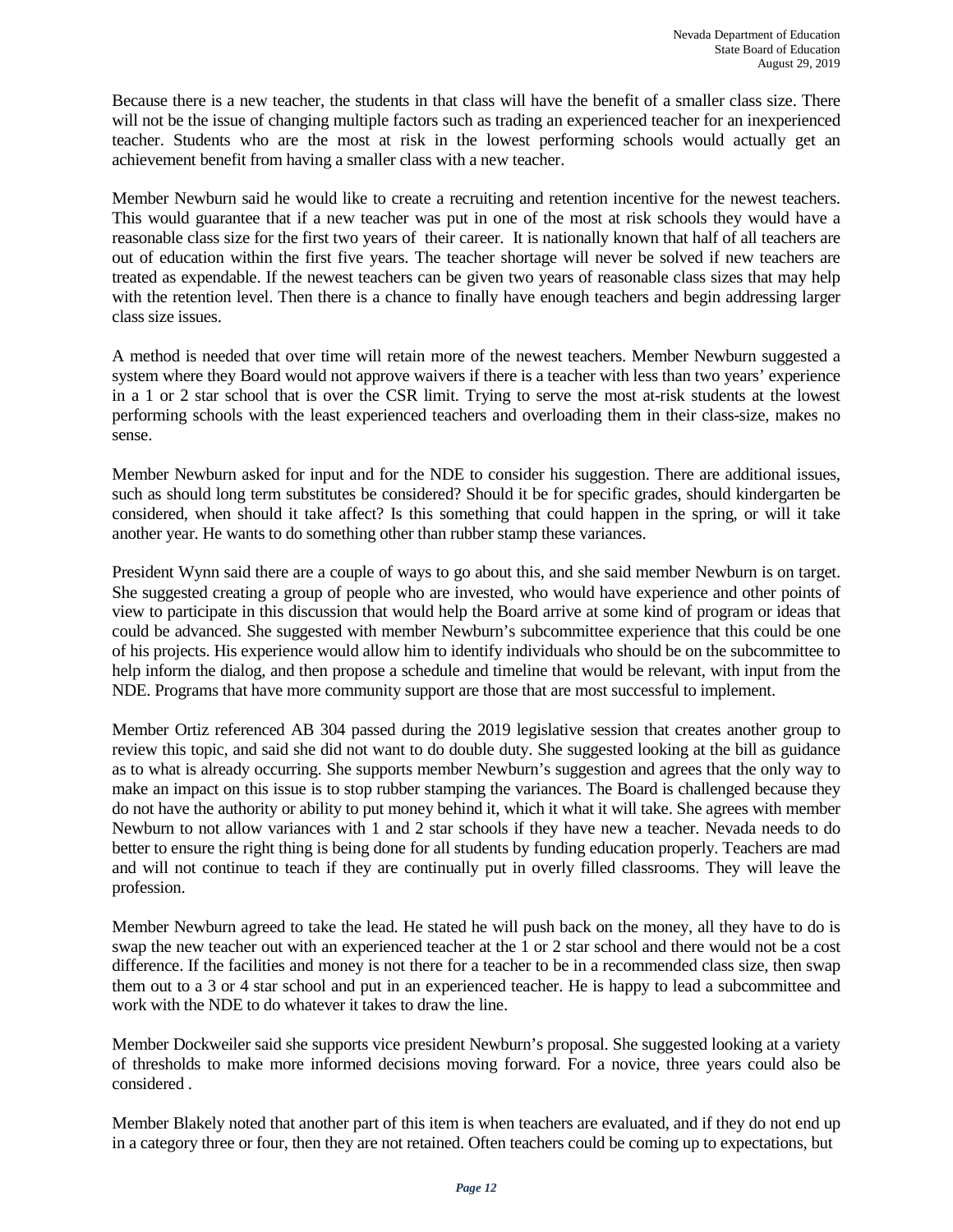developing, and that is a category two. Teachers are thrown away when they are in category two. He suggested the districts could be more flexible in their evaluation of their teachers. Funds could be withheld from districts or the Board could deny the variance request. Also, more options could be available.

President Wynn reiterated the CSR issue is complex, much in the way that the funding formula is complex. She recommended a comprehensive approach and that member Newburn take on the preliminary assignment and consider an approach on how to attack the issue, in what form, and then bring it back to the Board for further discussion. As a policy recommending board, they are allowed to submit recommendations to the Legislature for change. The recommendation does not need to include funding, that is separate and apart from what the Board does.

Member Miller said as an educator in the classroom who teaches at these schools, there is a need to discuss moving teachers mid-week into school and the effect on children and families. She noted that at the school where she teachers, all are senior teachers working with Title I students. There are many issues besides just saying new teachers should not be in those classrooms.

**Member Newburn moved to approve the 3rd Quarter Class Size Reduction report and requests from school districts to operate specific schools under a variance from the prescribed class size ratios. Member Dockweiler seconded the motion. The motion carried**.

**Information and Discussion regarding educator licensure processes and legislative updates.** The Board will receive a presentation on the current state of educator licensure processes and requirements. The presentation will address improvements in efficiency, the required Parent Involvement and Family Engagement course, and updates on Assembly Bill 219 and Senate Bills 41, 100, and 296 from the 80<sup>th</sup> Legislative Session

Mr. Arakawa, Program Officer and Jeff Briske, Education Programs Professional, conducted a [PowerPoint](http://www.doe.nv.gov/layouts/master/images/file_icons/pdf.png) presentation with an update from the Office of Educator Licensure. The NDEs online portal, OPAL, went online in early 2018 just before the beginning of the busy season for educator licensure that year. During the summer of 2018 paper applications were still received through Opal as well as online applications. It was difficult to assess what impact OPAL was having on processing timelines.

Paper applications were no longer accepted for licensure this summer making this the first true summer with OPAL running. The impact of the application processing time is apparent. Since May 1, 2019 the Office of Educator Licensure has processed approximately 6,000 applications of all types. It is currently processing applications from four weeks from the date of receipt. Last summer applications were being processed in approximately eight weeks. In prior years it took anywhere from 16-24 weeks, or longer, to get a licensed issued during the busiest months of the year.

Mr. Briske discussed the Parent Involvement and Family Engagement (PIFE) course. He approves educator preparation programs including individual courses. The PIFE course is required of all new licensees per NRS 391.019 and NAC 391.030. In cooperation with the office of PIFE a standardized course approval was developed to ensure the coursework satisfies NRS. Currently there are 24 approved courses offered through 12 different institutions of higher education. A voluntary survey process was developed for teachers who completed the course. An ongoing pilot program was developed in the fall of 2018 between Southern Utah University (SUU) and Carson City School District with great success and feedback. It allows the same rigorous content to be delivered at a greatly reduced cost. Currently three other districts are in the early stages of talk with SUU to expand the program. To the benefit of their employees.

Mr. Arakawa provided the following legislative updates :

• SB 41 – Amends NRS 391.042 requiring that the NDE send notification to any educator whose license is within nine months of expiration. School districts previously held this responsibility. Automated notices will be sent through the OPAL system.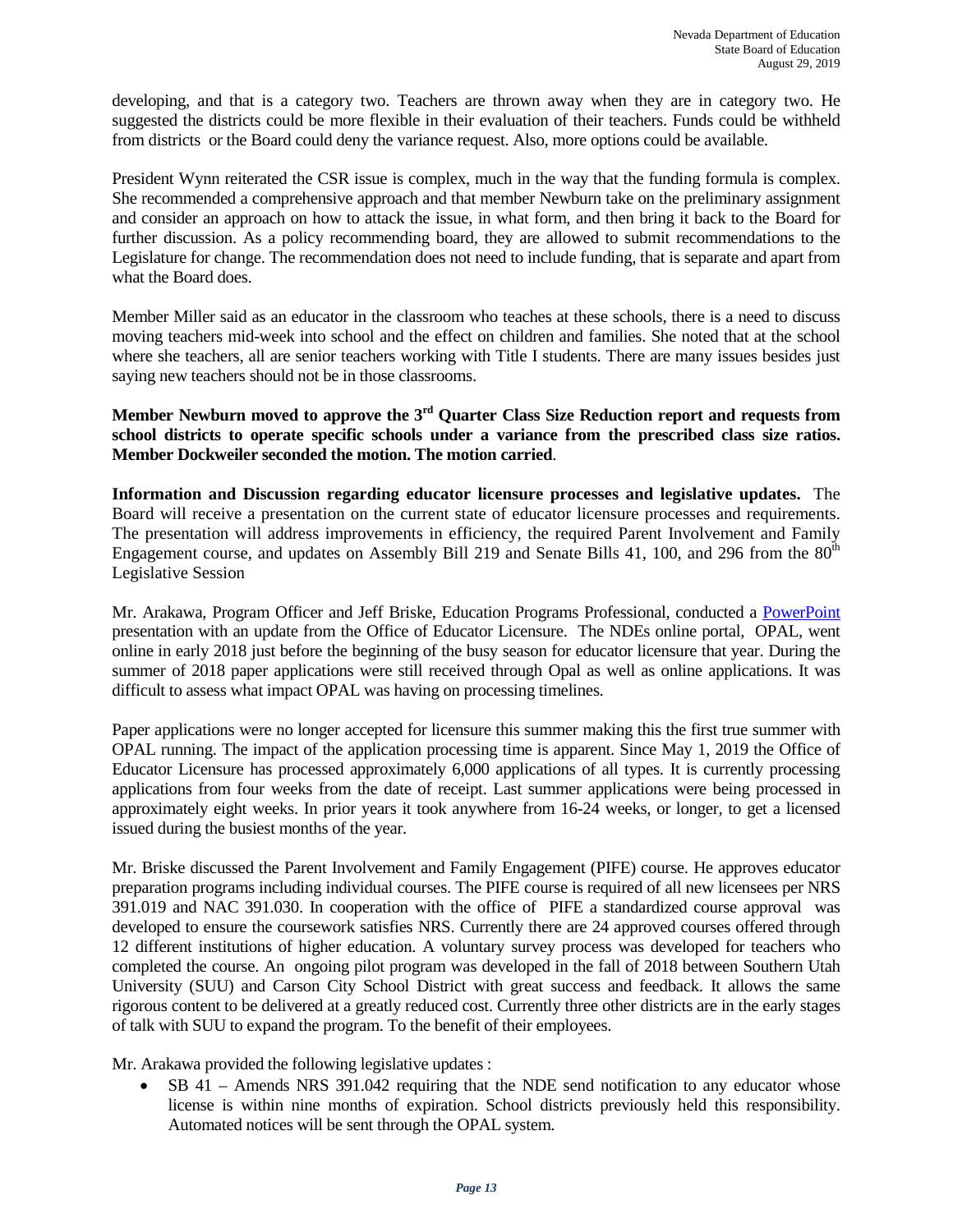- The Board has had two options when an educator has been accused of misconduct and action has been brought against the individuals license; to suspend or revoke the license. This bill amended NRS 391.330 by adding the option to issue a letter of reprimand in event the other two options are more severe than the conduct merits. Regulations are required for the new reprimand process.
- SB100 Requires the NDE expedite processing of applications of spouses of active duty military members and requires the NDE issue a license to a veteran active duty military member or military spouse if the applicant has completed an Alternative Route to Licensure program in another state.
- AB 219 Relates to the recipients of the Teach Nevada Scholarship. As of July 1, 2019 scholarship recipients must agree to complete the requirements to obtain an endorsement to teach English as a second language, or an endorsement to teach special education.
- SB 296 Requires the NDE to reciprocate for an educator license as long as qualifications for licensure in that persons home country are substantially similar to Nevada.

 Member Ortiz asked if the PIFE coursework is reviewed with an equity lens towards cultural sensitivity. There is a large diverse population in CCSD, and parents in family engagement means different things to different cultures. In some cultures it is normal for parents to be involved and engaged and in others it is considered disrespectful to question a teacher. She asked if they are looking at the curriculum from that lens to ensure teachers are being taught to respect those cultural differences when working with parents and families. Mr. Briske responded they have a process to review all the courses; many were approved in 2015. The process is starting again to ensure all the elements in NRS are included. To his knowledge they have not thought of the cultural lens.. He works in cooperation with the PIFE and will include that in an upcoming review.

 **Information and Discussion regarding an overview of more rigorous interventions for schools that are chronically underperforming**. This is the second presentation to the Nevada State Board of Education, based on the request to understand the state of school improvement in Nevada**.**

 Superintendent Ebert explained that this presentation is the second of a three part series regarding School Improvement. The first part of the presentation was heard in July reviewing the methodology of designating schools for comprehensive and targeted support and improvement under the Every Student Succeeds Act (ESSA) plan. Today the responsibilities of the NDE to intervene in chronically underperforming schools and options for more rigorous interventions will be discussed today.

Dr. Seng-Dao Keo, Director, Office of Student and School Supports introduced Gabrielle Lamarre, Title I Director and Federal Liaison who conducted [a PowerPoint presentation.](http://www.doe.nv.gov/layouts/master/images/file_icons/ppt.png) Information was provided about the support that State Education Agencies (SEAs) are required to provide to Comprehensive Support and Improvement (CSI) schools that do not meet the exit criteria. Options about how to support these schools for transformative change were discussed. The five options include:

- Option 1 Additional State supports
- Option 2 Innovation zones and managed partnerships
- Option 3 Receivership and Extraordinary Authority Districts
- Option 4 Charter Conversion
- Option  $5 -$ Closure

In response to an inquiry regarding the Achievement School District (ASD) from member Newburn, Ms. Lamarre confirmed that because there is no longer an ASD option, the ASD charter school conversions are no longer available. Dr. Kao clarified that it is the NDEs federal and legal responsibility to intervene in CSI schools. The NDE is federally and legally obligated to provide intervention and support to those schools and districts.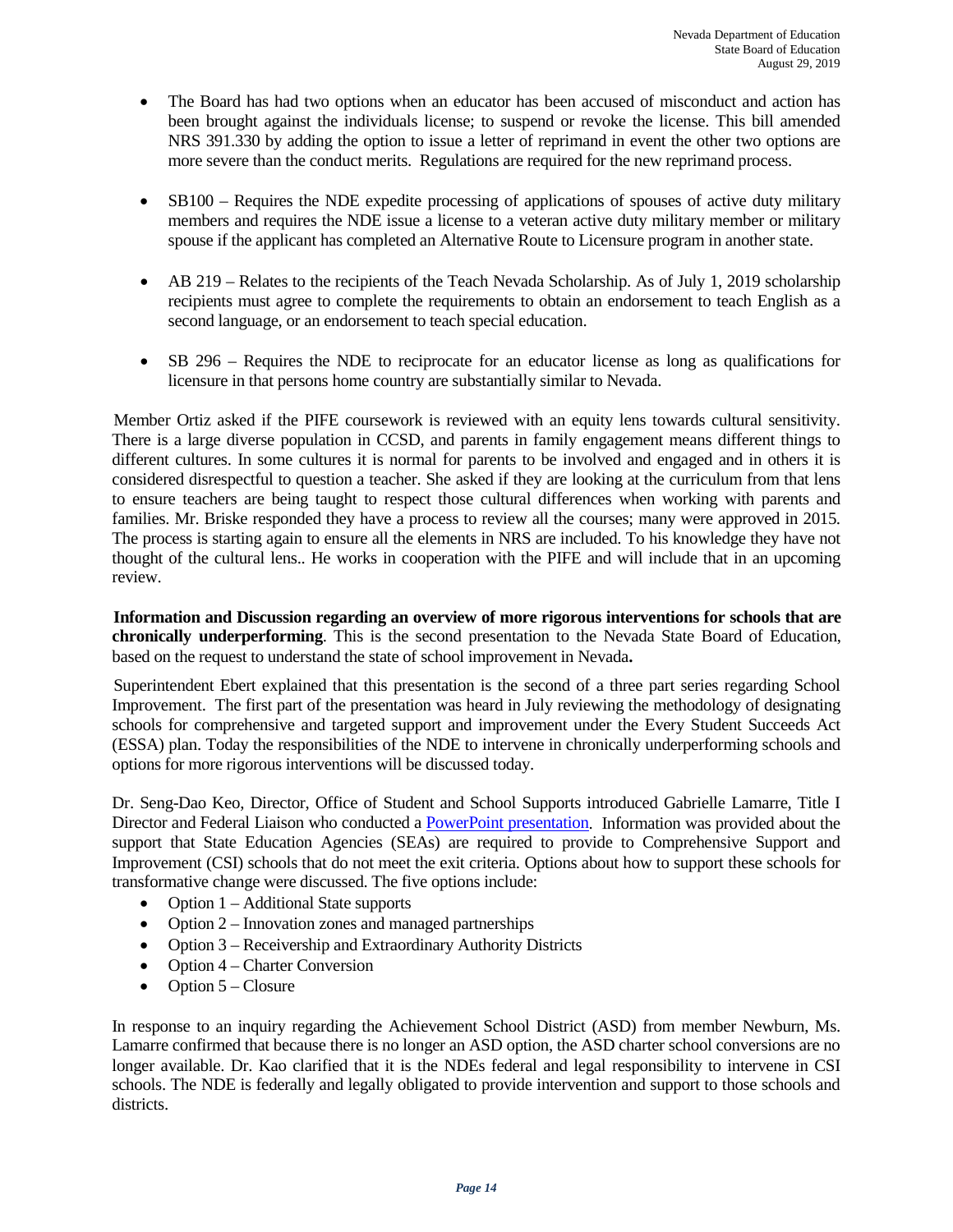Karl Wilson, Assistant Director, said it is mixed across the country. Interventions range from a light touch with supports to a heavy hand which includes mandatory conversion or closure of schools. For improvement in school outcomes, school and district collaborations are essential to build capacity of human, social, program and resources within an equity lens for low performing schools. A system needs to be developed that monitors the performance and implementation of the rigorous options and partner with universities to help evaluate and implement the measures. The more rigorous CCSSO framework was selected because it provides a current analysis of what other states are doing across the nation that help support low performing schools to ensure students have access to quality education experiences.

President Wynn noted that of the options provided in the presentation, some or all may be appropriate. Rather than going down a path with options the Board does not want to consider, she requested narrowing the focus on their next body of work.

Member Ortiz commented that three years ago the ASD was an option. The lowest performing chronically underperforming schools were identified as potential schools that could be removed from the school district and paired with a charter school to manage them in hopes they would improve performance for students. It was a controversial effort. During the 2019 Legislative Session that option went away. There are schools that have not delivered for students for decades. What is the Board's authority to make a difference for those schools. The Board would like to ensure there are options for helping schools improve or finding ways to ensure the districts does not forget about them.

Member Blakely stated that Option 2 – Innovation zones and managed partnerships, is the most appealing of the options presented

Member Newburn said one of the positives about the ASD was that it forced low performing schools to go into performance compacts. He suggested there is a sense of urgency so the schools do not remain low performing for a generation. Member Blakely acknowledged that member Newburn captured his philosophy. He prefers Option 2 but Option 4 is needed as a stick if things do no go well.

Member Dockweiler commented that process wise she likes the idea regardless of which option. Similar to what is done with students to monitor their process, an initial assessment of where they are needs to be done. Set a plan in place and then frequently monitor their progress towards their goals. She suggested considering something at least quarterly to be sensitive and responsive to the needs of the schools to ensure they are provided with supports they need so they can make those gains.

Member Ortiz asked if the Board will receive the NSPF results as in the past with rising stars, or will they be called CSI and TSI. Superintendent Ebert said schools will be identified as CSI and TSI. These designations are important. Deputy Moore responded that the shining star designations are synonymous with the identification and designation of CSI schools. Member Ortiz said she would like to ensure there is a tension with constant supports and interventions for these schools because kids cannot wait and the schools cannot be allowed to keep failing. She said this requires a lot of effort with a small budget and small staff, and asked how the Board can help.

Board member discussion continued.

 President Wynn said she views the Board as the umbrella of the state. It is not the Board's function to run schools, it is their place to have strong oversight to ensure districts are running properly and doing what is expected of them. There are clear examples of neglect that have been going on for a long time. The first order of business is for everyone to understand there is a clear view that the Board will be doing deep dives into this area. The Board is committed to working in partnership with the districts to help the situation without an appetite for receiverships or closures of schools. The partnership theory is the right approach to take advising districts that the Board has authority to do more and get stronger. It is the districts to do, but the Board is here to help accomplish it.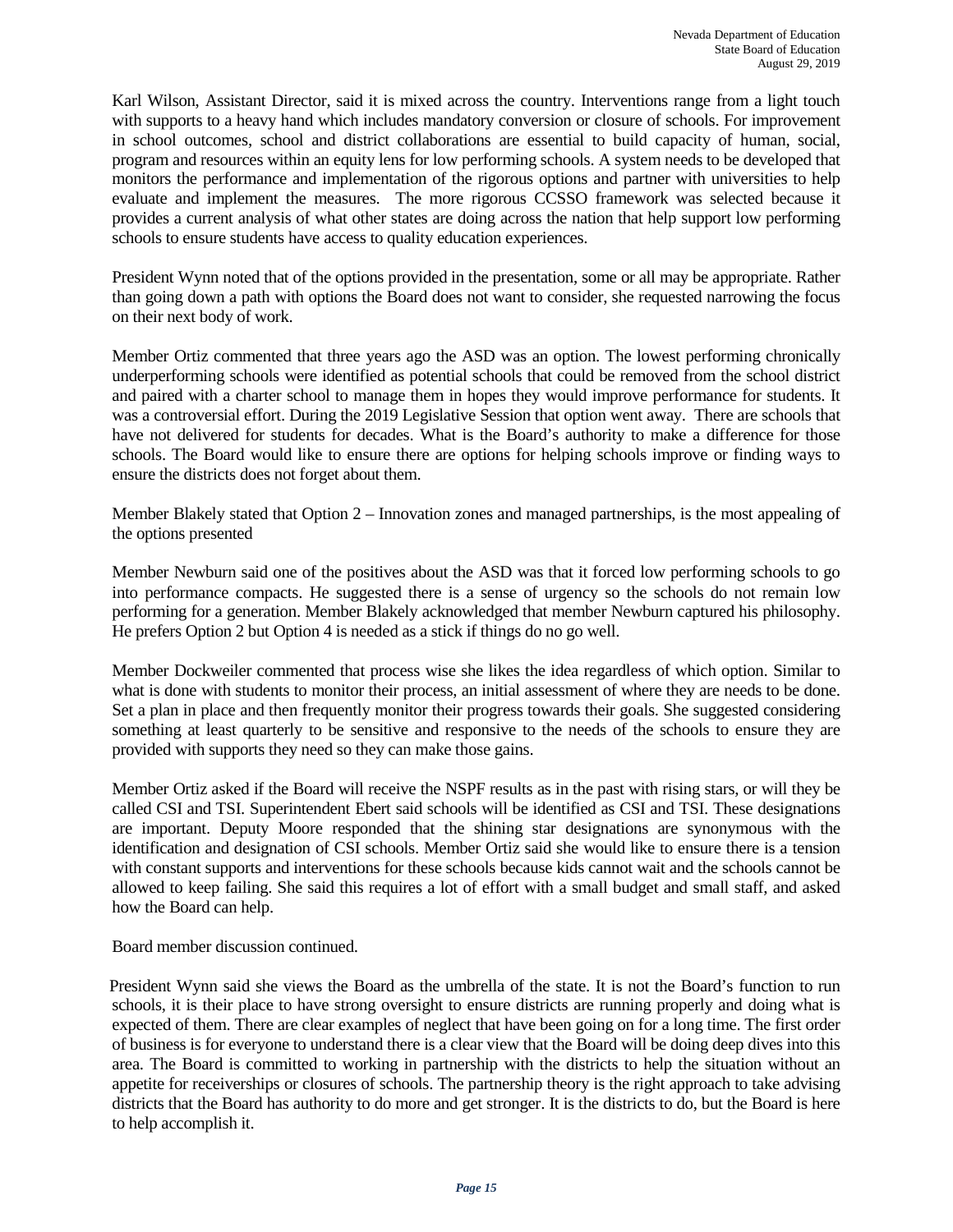**Information, Discussion and Possible Action to appoint individuals interested to the State Public Charter School Authority (SPCSA) board members**. The Board is required to appoint two members to the SPCSA by October 2019, per AB 78 from the 2019 Legislative Session. The Department received applications from its website and is recommending candidates for appointment.

President Wynn suggested polling the Board allowing each member offer their two choices. If there is a consensus or majority on at least one, then that would be one voted choice. If several candidates emerge as being proposed, then the Board could hold a discussion.

Member McAdoo acknowledged that although she is a non-voting member, she has a voice. She stated that any of the six could serve well, and she would like to suggest that the remaining names of the four candidates are sent to the legislative committee that will be appointing three more candidates. Board members were polled with the following results:

Member McAdoo – Dr. Tonia Holmes-Sutton and Dr. Steve Canavero

Member Blakely – Dr. Steve Canavero and Dr. Holmes-Sutton

Member Dockweiler – Dr. Holmes-Sutton and Don Soifer

Vice President Newburn – Don Soifer and Dr. Holmes-Sutton

Member Ortiz – Dr. Holmes-Sutton and Dr. Steve Canavero

Member Wang – Dr. Holmes-Sutton and Don Soifer

Member Miller – Dr. Steve Canavero and Jeffrey Geihs

Member White – Dr. Canavero and Dr. Holmes-Sutton

Deputy Attorney Greg Ott clarified that for the final vote to appoint two members, only the voting member votes are considered. However, other opinions can be taken into account throughout the process of coming to the final vote.

President Wynn stated that there is consensus on Dr. Holmes-Sutton for one recommendation. The other two top candidates are Dr. Canavero and Don Soifer.. A poll was taken; there were two votes for Dr. Canavero and three votes for Mr. Soifer.

**Member Newburn moved to appoint Don Soifer and Dr. Holmes-Sutton to the State Public Charter School Authority Board. Member Blakely seconded the motion. The motion carried**.

**6c. Possible Approval of Petition for Revocation of the Nevada Educators License for Ryan M. Davis 6d. Possible Approval of Petition for 60-day suspension of the Nevada Educators License for Kelisha Everage.**

President Wynn moved to Consent Agenda Items 6c and 6d which were pulled for further consideration. Deputy Attorney General David Gardner explained that he is in Las Vegas representing the NDE, and Deputy Attorney General Greg Ott is representing the Board in Carson City.

Mr. Gardner explained that the revocation for Mr. Davis is a typical revocation. He has been convicted and a plea deal was reached. President Wynn suggested that the Board consider action for Mr. Davis separate and apart for the discussion regarding Ms. Everage.

**Member Blakely moved to approve the Petition for Revocation of Nevada Educators License for Ryan M. Davis. Member Ortiz seconded the motion. The motion carried**.